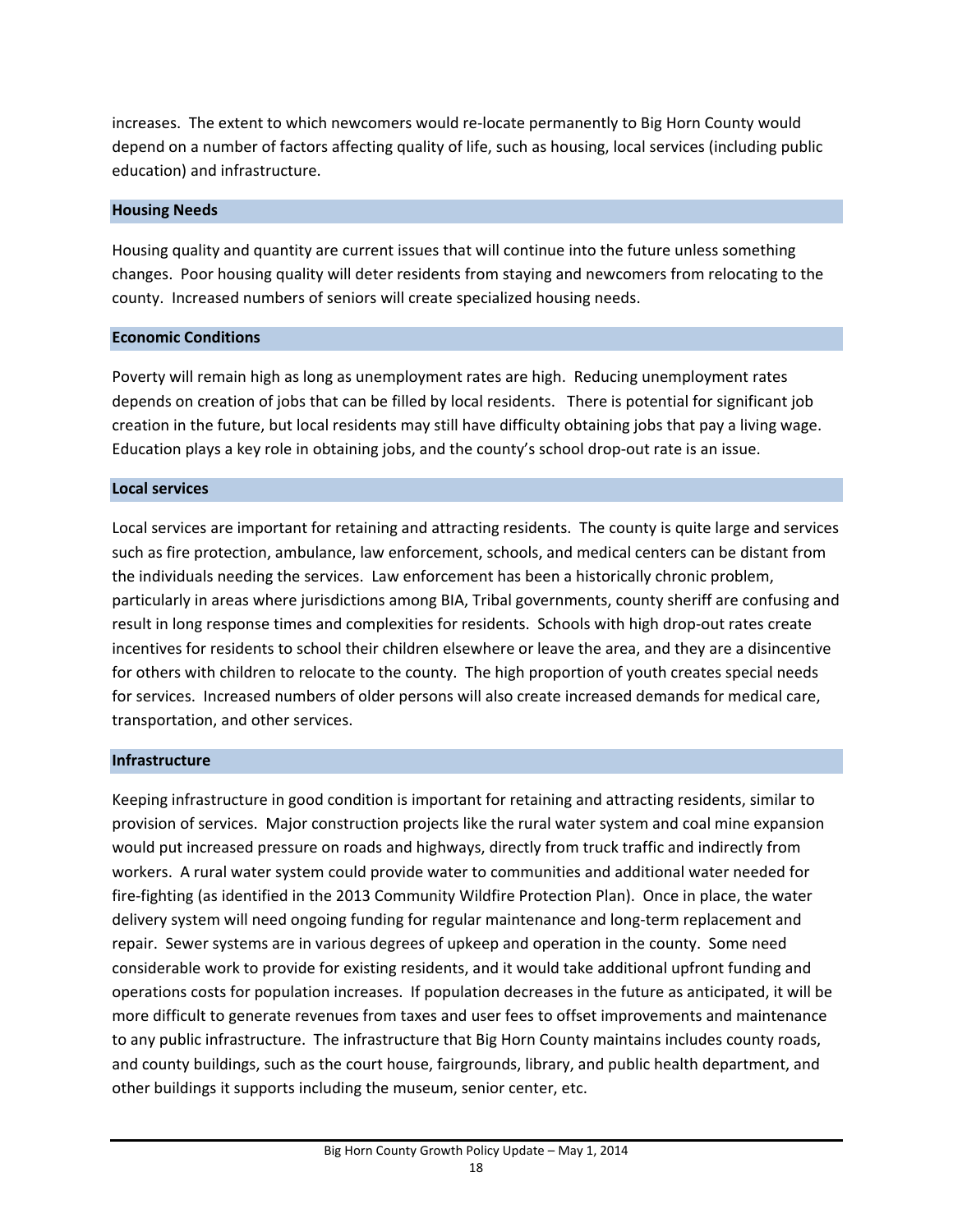## **Natural resources**

Natural resources could be affected by development in the future. Coal development is intensive but limited to specific geographic areas and subject to requirements for reclamation. Concerns about wind generation include affects to viewshed, noise, and wildlife, particularly birds. Flooding is a natural occurrence and will continue in the future. The more development occurs in the floodway and floodplain, the more costly it will be to recover from flood events.

## *Sources:*

Cambridge Systematics. 2010 Montana State Rail Plan. Prepared for the Montana Department of Transportation.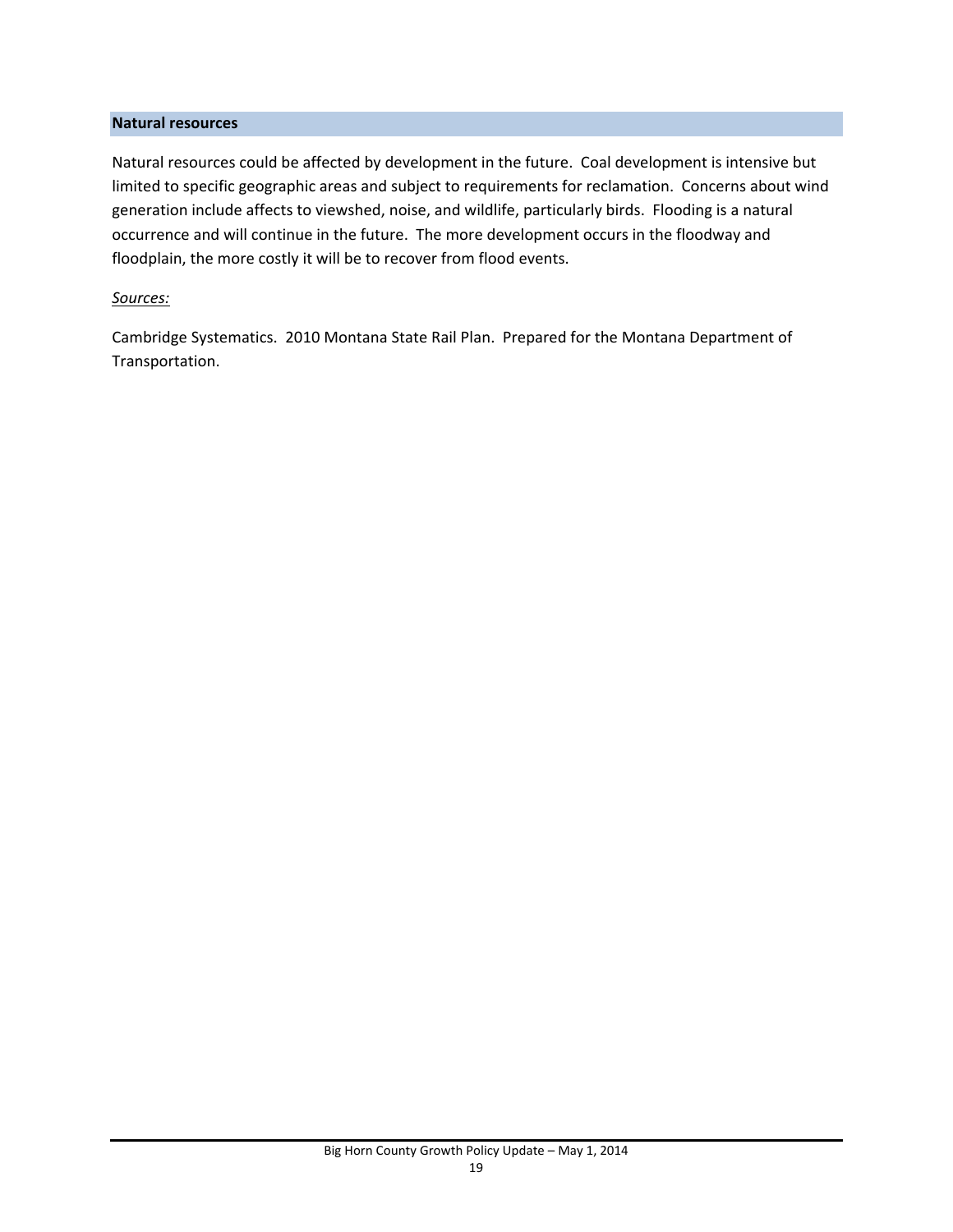# **4.1 CONCEPTUAL APPROACH**

The Big Horn County Planning Board reviewed the status of the many implementation strategies of the 2002 Growth Policy as they contemplated the development of new actions for this 2013 Growth Policy. Recognizing that many of the 2002 Growth Policy action strategies were never completed, the Planning Board concluded that the 2002 Growth Policy may have been overly ambitious and also somewhat vague about the task. Consequently, the planning board recommended focusing the action strategies of this 2013 Growth Policy on only those items directly under the authority of the Big Horn County Commission or the planning board.

## **4.2 VISION FOR BIG HORN COUNTY'S FUTURE**

The following is the vision as included in the 2002 Growth Policy, with a few word changes recommended by the Planning Board.

> *Farming and ranching remain an important component of Big Horn County's way of life and landscape, punctuated by communities with "small town" characteristics of friendly residents, commercial and retail businesses that serve local residents and visitors, and safe, clean neighborhoods.*

*The economy is diversified, building upon the agricultural base and natural resources such as coal, gas, and oil, providing a living wage, and economic enterprises are scaled appropriately to be consistent with residents' quality of life expectations.*

*County, town, and tribal governments in Big Horn County work together on issues that overlap jurisdictional boundaries.*

*Land use change and development occurs in such a way so as not to jeopardize water quality or availability and other natural resources.*

*Big Horn County remains a good place to live and visit as evidenced by low crime rates, clean air and water, quality outdoor recreation experiences with abundant wildlife, open space and scenic vistas, and historic sites and cultural places that are retained, understood, and respected by residents and visitors alike.*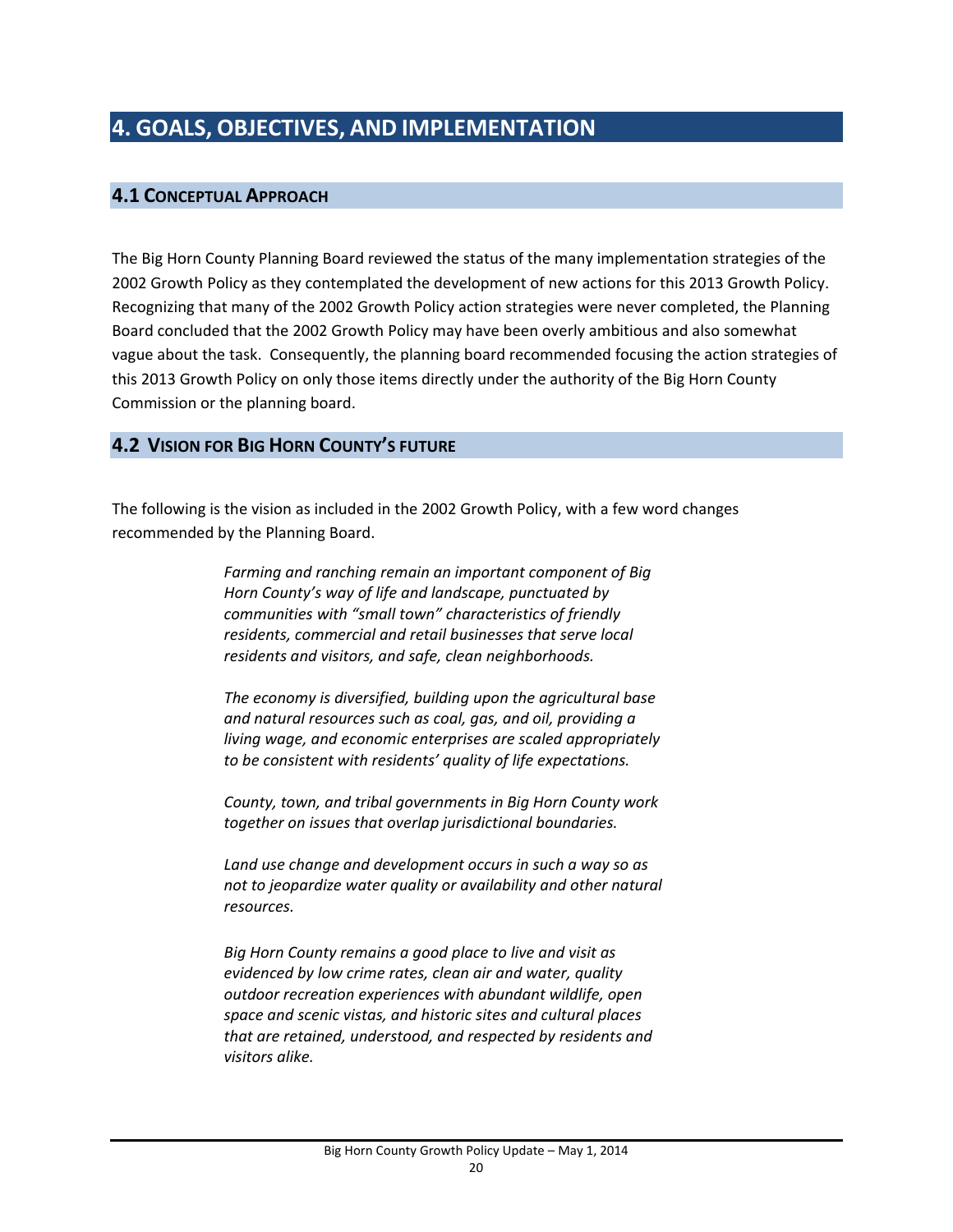## **4.3 GOALS, OBJECTIVES AND IMPLEMENTATION MEASURES**

### **Communication/Coordination**

### *Background:*

*There are many overlapping concerns and responsibilities among the local municipalities, Big Horn County, and tribal governments of the Crow and Northern Cheyenne. These include land use policies and regulations, law enforcement, fire protection, etc. The "patchwork" pattern of land ownership on the Crow Indian Reservation presents particular issues‐‐what applies to one parcel may not apply to the next door neighbor.* 

*There is very limited communication between the county planning board and the city‐county planning board, although some issues overlap the boundaries.*

It is not easy for the general public to stay informed of county activities. The newspaper is one *source, but needs to receive information. The county's website is outdated.* 

#### **Goal 1:**

**Improve communication and coordination between the county and city of Hardin, town of Lodge Grass, Crow Tribe, Northern Cheyenne Tribe, and general public**.

**Goal 1: Objectives:** 

- a. Improved communication creates better understanding of issues.
- b. Coordinated solutions among jurisdictions leads to cost savings and better results.

| <b>Goal 1: Implementation Strategies:</b> |                                                                                                                                                                                                 | Timetable                |
|-------------------------------------------|-------------------------------------------------------------------------------------------------------------------------------------------------------------------------------------------------|--------------------------|
| a.                                        | County to continue to provide information to the municipalities,<br>and Crow and Northern Cheyenne Tribes on issues of shared<br>concern and to request participation in identifying solutions. | Immediate and<br>ongoing |
| b.                                        | Planning Board to request copies of city-county planning board's<br>agendas and meeting notes and will reciprocate by doing the<br>same.                                                        | Immediate and<br>ongoing |
| c.                                        | County to update the website with current information, including<br>agendas, meeting notes, and documents for public review.                                                                    | Initiate within 1 year   |